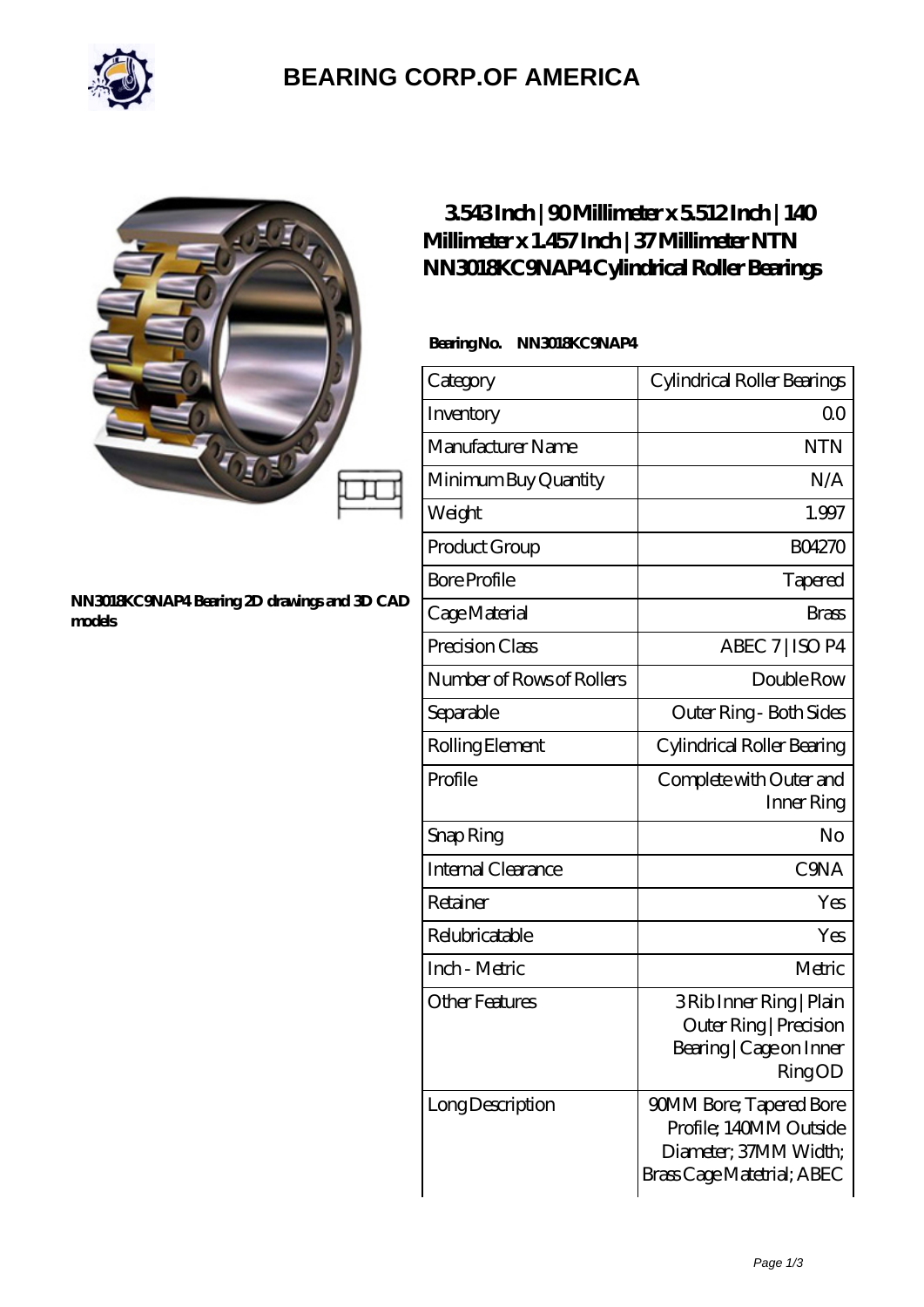

### **[BEARING CORP.OF AMERICA](https://bluemondayreview.com)**

|                                 | 7   ISO P4; Double Row,<br>Outer Ring - Both Sides<br>Separable; No Snap Ring<br>Relubricatable; C9NA<br>Internal C |
|---------------------------------|---------------------------------------------------------------------------------------------------------------------|
| Category                        | Cylindrical Roller Bearing                                                                                          |
| <b>UNSPSC</b>                   | 31171547                                                                                                            |
| Harmonized Tariff Code          | 8482500000                                                                                                          |
| Noun                            | Bearing                                                                                                             |
| Manufacturer URL                | http://www.ntnamerica.co<br>m                                                                                       |
| Manufacturer Item Number        | NN3018KC9NAP4                                                                                                       |
| Weight/LBS                      | 4413                                                                                                                |
| d                               | 3543Inch   90Millimeter                                                                                             |
| D                               | 5512Inch   140Millimeter                                                                                            |
| B                               | 1.457 Inch   37 Millimeter                                                                                          |
| bore diameter:                  | 90 <sub>mm</sub>                                                                                                    |
| static load capacity:           | 22800N                                                                                                              |
| outside diameter:               | 140 <sub>mm</sub>                                                                                                   |
| precision rating                | ISO Class 4                                                                                                         |
| overall width:                  | $37 \text{mm}$                                                                                                      |
| maximum rpm:                    | 5300rpm                                                                                                             |
| flanges:                        | (3) Inner Ring                                                                                                      |
| bearing material:               | Hardened Alloy Steel                                                                                                |
| bore type:                      | Tapered 1:12                                                                                                        |
| cage material:                  | High Strength, 2 piece,<br><b>Machined Brass</b>                                                                    |
| number of rows:                 | 2                                                                                                                   |
| finish/coating                  | Uncoated                                                                                                            |
| internal clearance:             | <b>C</b> SNA                                                                                                        |
| closure type:                   | Open                                                                                                                |
| operating temperature<br>range: | $-40$ to $120^{\circ}$ C                                                                                            |
| fillet radius                   | 1.5 <sub>mm</sub>                                                                                                   |
|                                 |                                                                                                                     |